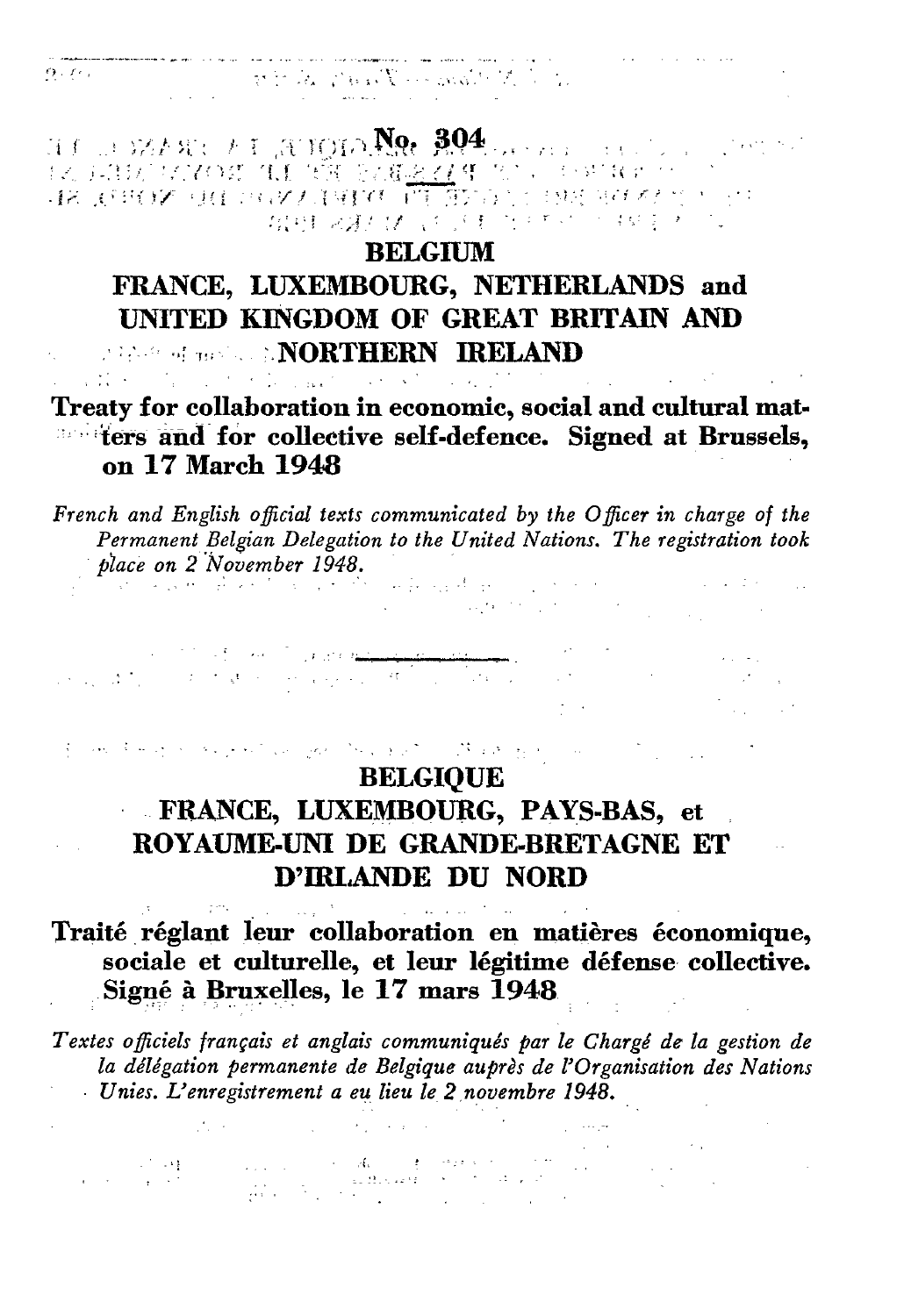#### No. 304. TREATY1 BETWEEN BELGIUM, FRANCE, LUXEM BOURG, THE NETHERLANDS AND THE UNITED KING DOM OF GREAT BRITAIN AND NORTHERN IRELAND. SIGNED AT BRUSSELS, ON 17 MARCH 1948

His Royal Highness the Prince Regent of Belgium, the President of the French Republic, President of the French Union, Her Royal Highness the Grand Duchess of Luxembourg, Her Majesty the Queen of the Netherlands and His Majesty the King of Great Britain, Ireland and the British Dominions beyond the Seas,

#### Resolved

To reaffirm their faith in fundamental human rights, in the dignity and worth of the human person and in the other ideals proclaimed in the Charter of the United Nations;

To fortify and preserve the principles of democracy, personal freedom and political liberty, the constitutional traditions and the rule of law, which are their common heritage;

To strengthen, with these aims in view, the economic, social and cultural ties by which they are already united;

To cooperate loyally and to coordinate their efforts to create in Western Europe a firm basis for European economic recovery;

To afford assistance to each other, in accordance with the Charter of the United Nations, in maintaining international peace and security and in resisting any policy of aggression;

To take such steps as may be held to be necessary in the event of a renewal by Germany of a policy of aggression;

<sup>1</sup> Came into force on 25 August 1948 upon the deposit with the Belgian Government of the last instrument of ratification, in accordance with article X.

Following are the dates on which the instruments of ratification were deposited on behalf of eacli of the signatory States: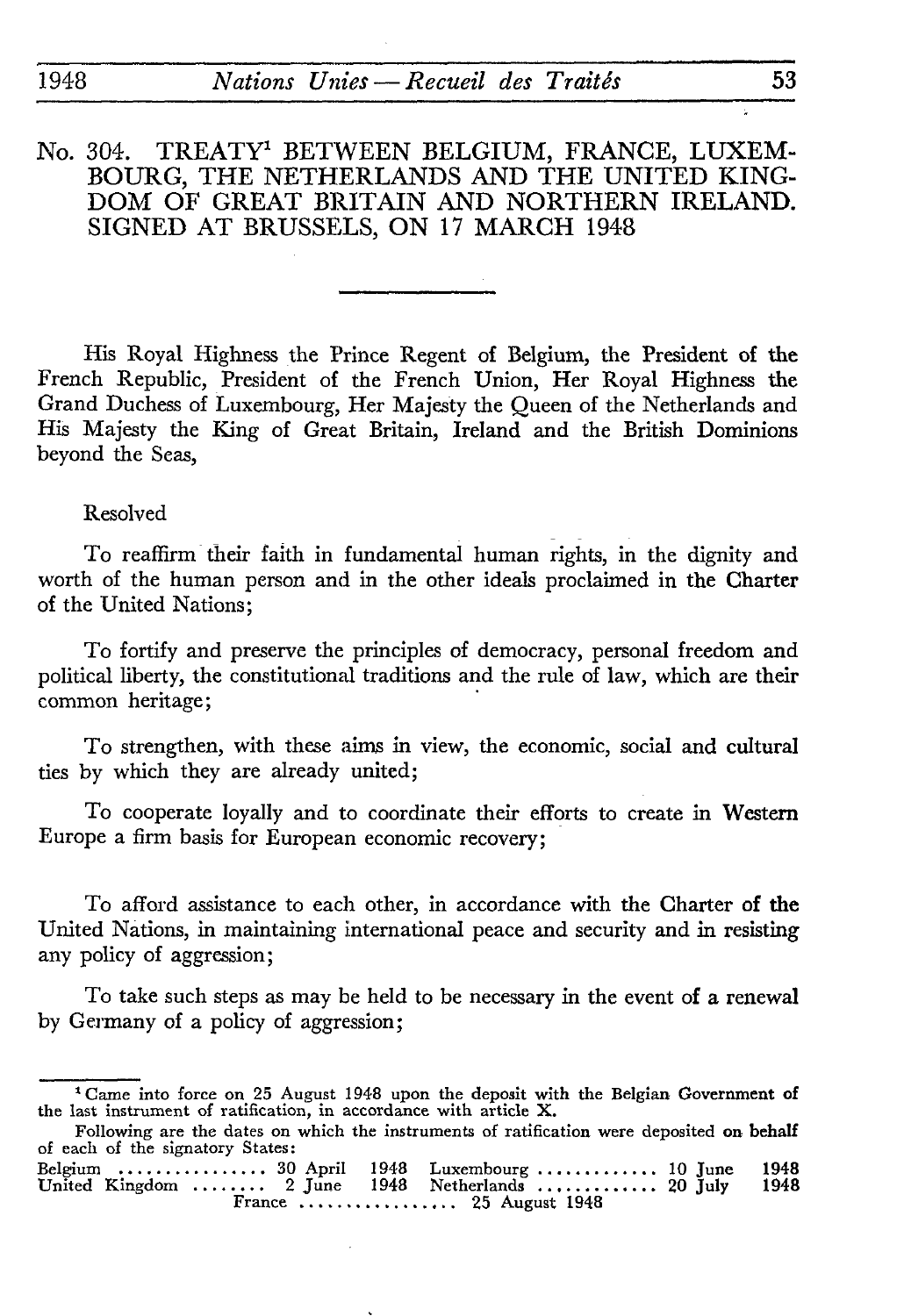To associate progressively in the pursuance of these aims other States inspired by the same ideals and animated by the like determination;

Desiring for these purposes to conclude a treaty for collaboration in eco nomic, social and cultural matters and for collective self-defence;

Have appointed as their Plenipotentiaries:

His Royal Highness the Prince Regent of Belgium,

His Excellency Mr. Paul-Henri Spaak, Prime Minister, Minister of Foreign Affairs, and His Excellency Mr. Gaston Eyskens, Minister of Finance,

The President of the French Republic, President of the French Union,

His Excellency M. Georges Bidault, Minister of Foreign Affairs, and His Excellency Mr. Jean de Hauteclocque, Ambassador Extraordinary and Pleni potentiary of the French Republic in Brussels,

Her Royal Highness the Grand Duchess of Luxemburg,

His Excellency M. Joseph Bech, Minister of Foreign Affairs, and His Excellency Mr. Robert Als, Envoy Extraordinary and Minister Plenipotentiary of Luxembourg in Brussels.

Her Majesty the Queen of the Netherlands,

His Excellency Baron C. G. W. H. van Boetzelaer van Oosterhout, Minister of Foreign Affairs, and His Excellency Baron Binnert Philip van Harinxma thoe Slooten, Ambassador Extraordinary and Plenipotentiary of the Netherlands in Brussels.

His Majesty the King of Great Britain, Ireland and the British Dominions beyond the Seas, for the United Kingdom of Great Britain and Northern Ireland,

The Right Honorable Ernest Bevin, Member of Parliament, Principal Secretary of State for Foreign Affairs, and His Excellency Sir George William Rendel, K.C.M.G. Ambassador Extraordinary and Plenipotentiary of His Britannic Majesty in Brussels, who, having exhibited their full powers found in good and due form, have agreed as follows:

#### *Article I*

Convinced of the close community of their interests and of the necessity of uniting in order to promote the economic recovery of Europe, the High Con-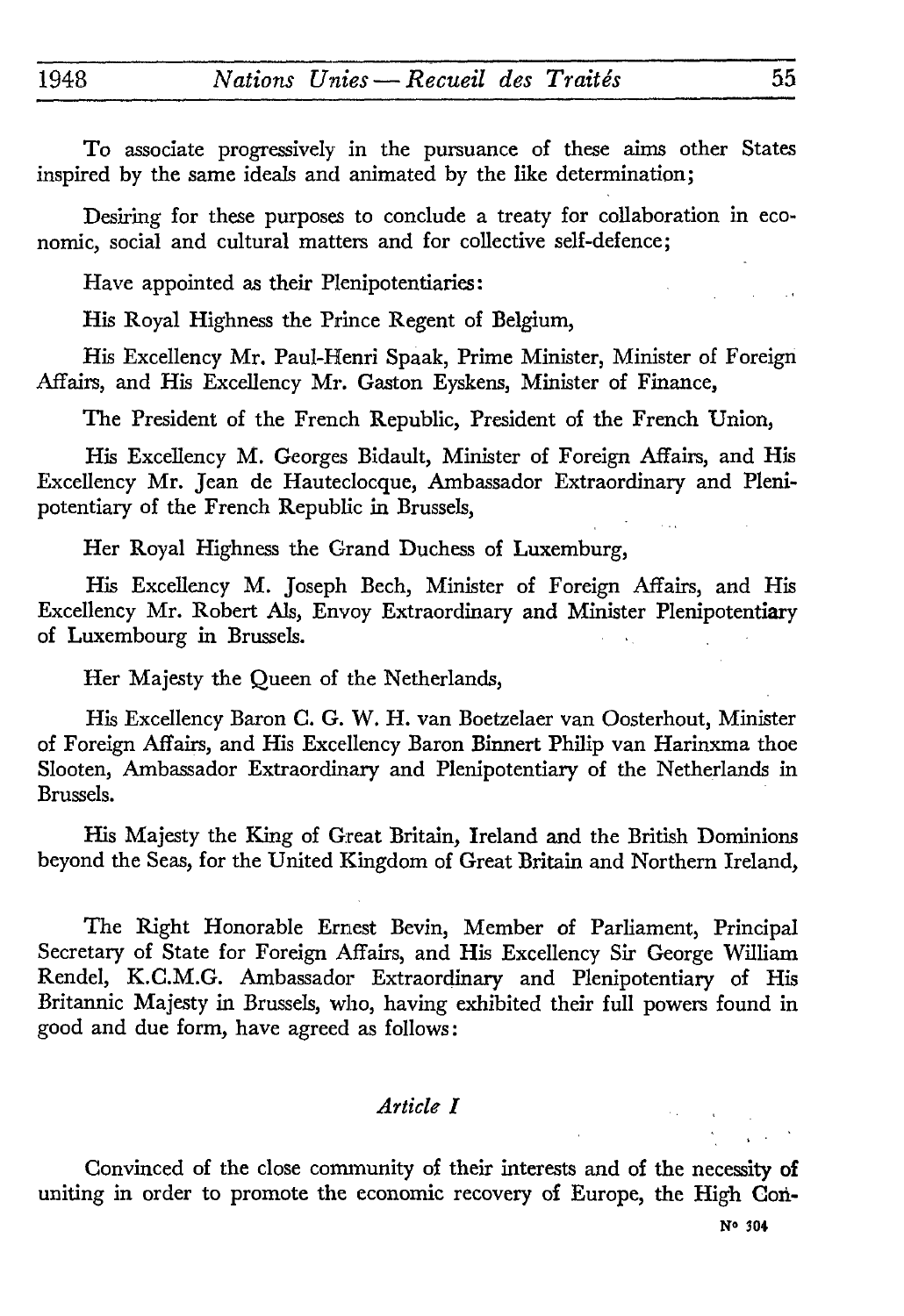tracting Parties will so organize and coordinate their economic activities as to produce the best possible results, by the elimination of conflict in their economic policies, the coordination of production and the development of commercial exchanges.

The cooperation provided for in the preceding paragraph, which will be effected through the Consultative Council referred to in Article VII as well as through other bodies, shall not involve any duplication of, or prejudice to, the work of other economic organizations in which the High Contracting Parties are or may be represented but shall on the contrary assist the work of those organizations.

#### *Article II*

The High Contracting Parties will make every effort in common, both by direct consultation and in specialized agencies, to promote the attainment of a higher standard of living by their peoples and to develop on corresponding lines the social and other related services of their countries.

The High Contracting Parties will consult with the object of achieving the earliest possible application of recommendations of immediate practical interest, relating to social matters, adopted with their approval in the specialized agencies.

They will endeavour to conclude as soon as possible conventions with each other in the sphere of social security.

#### *Article HI*

The High Contracting Parties will make every effort in common to lead their peoples towards a better understanding of the principles which form the basis of their common civilization and to promote cultural exchanges by con ventions between themselves or by other means.

#### *Article IV*

If any of the High Contracting Parties should be the object of an armed attack in Europe, the other High Contracting Parties will, in accordance with the provisions of Article .51 of the Charter of the United Nations, afford the Party so attacked all the military and other aid and assistance in their power.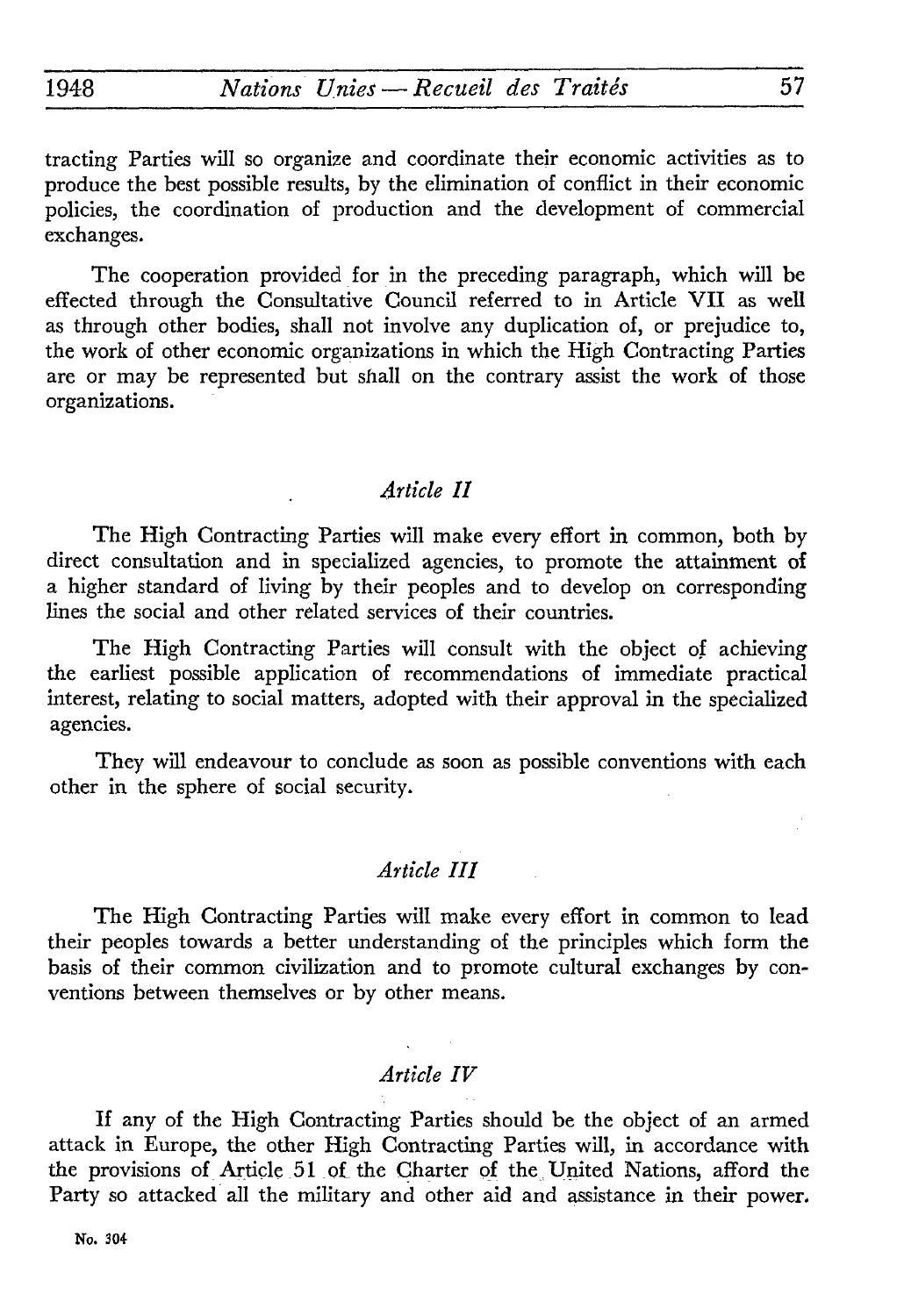#### *Article V*

All measures taken as a result of the preceding Article shall be immediately reported to the Security Council. They shall be terminated as soon as the Security Council has taken the measures necessary to maintain or restore international peace and security.

The present Treaty does not prejudice in any way the obligations of the High Contracting Parties under the provisions of the Charter of the United Nations. It shall not be interpreted as affecting in any way the authority and responsibility of the Security Council under the Charter to take at any time such action as it deems necessary in order to maintain or restore international peace and security.

#### *Article VI*

The High Contracting Parties declare, each so far as he is concerned, that none of the international engagements now in force between him and any other of the High Contracting Parties or any third State is in conflict with the provisions of the present Treaty.

None of the High Contracting Parties will conclude any alliance or partici pate in any coalition directed against any other of the High Contracting Parties.

#### *Article VII*

For the purpose of consulting together on all the questions dealt with in the present Treaty, the High Contracting Parties will create a Consultative Council, which shall be so organized as to be able to exercise its functions continuously. The Council shall meet at such times as it shall deem fit.

At the request of any of the High Contracting Parties, the Council shall be immediately convened in order to permit the High Contracting Parties to consult with regard to any situation which may constitute a threat to peace, in whatever area this threat should arise; with regard to the attitude to be adopted and the steps to be taken in case of a renewal by Germany of an aggressive policy; or with regard to any situation constituting a danger to economic stability.

#### *Article VIII*

In pursuance of their determination to settle disputes only by peaceful means, the High Contracting Parties will apply to disputes between themselves the following provisions:

**KT° 304**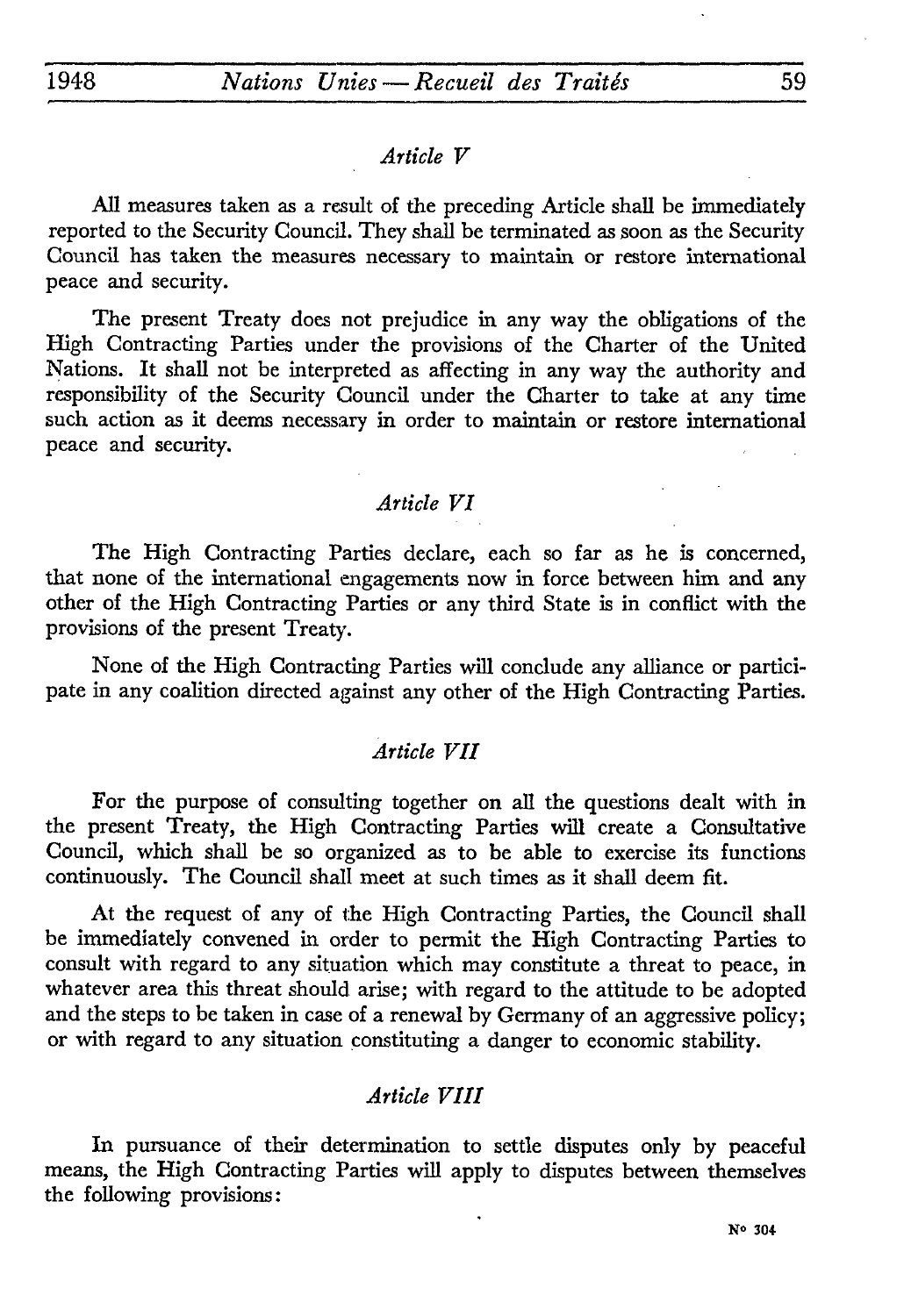1948 *Nations Unies — Recueil des Traités* 61

The High Contracting Parties will, while the present Treaty remains in force, settle all disputes falling within the scope of Article 36, paragraph 2, of the Statute of the International Court of Justice by referring them to the Court, subject only, in the case of each of them, to any reservation already made by that Party when accepting this clause for compulsory jurisdiction to the extent that that Party may maintain the reservation.

In addition, the High Contracting Parties will submit to conciliation all disputes outside the scope of Article 36, paragraph 2, of the Statute of the International Court of Justice.

In the case of a mixed dispute involving both questions for which concilia tion is appropriate and other questions for which judicial settlement is appro priate, any Party to the dispute shall have the right to insist that the judicial settlement of the legal questions shall precede conciliation.

The preceding provisions of this Article in no way affect the application of relevant provisions or agreements prescribing some other method of pacific settlement.

#### *Article IX*

The High Contracting Parties may, by agreement, invite any other State to accede to the present Treaty on condition to be agreed between them and the State so invited.

Any State so invited may become a Party to the Treaty by depositing an instrument of accession with the Belgian Government.

The Belgian Government will inform each of the High Contracting Parties of the deposit of each instrument of accession.

#### *Article X*

The present Treaty shall be ratified and the instruments of ratification shall be deposited as soon as possible with the Belgian Government.

It shall enter into force on the date of the deposit of the last instrument of ratification and shall thereafter remain in force for fifty years.

After the expiry of the period of fifty years, each of the High Contracting Parties shall have the right to cease to be a party thereto provided that he shall have previously given one year's notice of denunciation to the Belgian Govern ment.

The Belgian Government shall inform the Governments of the other High Contracting Parties of the deposit of each instrument of ratification and of signed the present Treaty and have each notice of denunciation.

No. 304